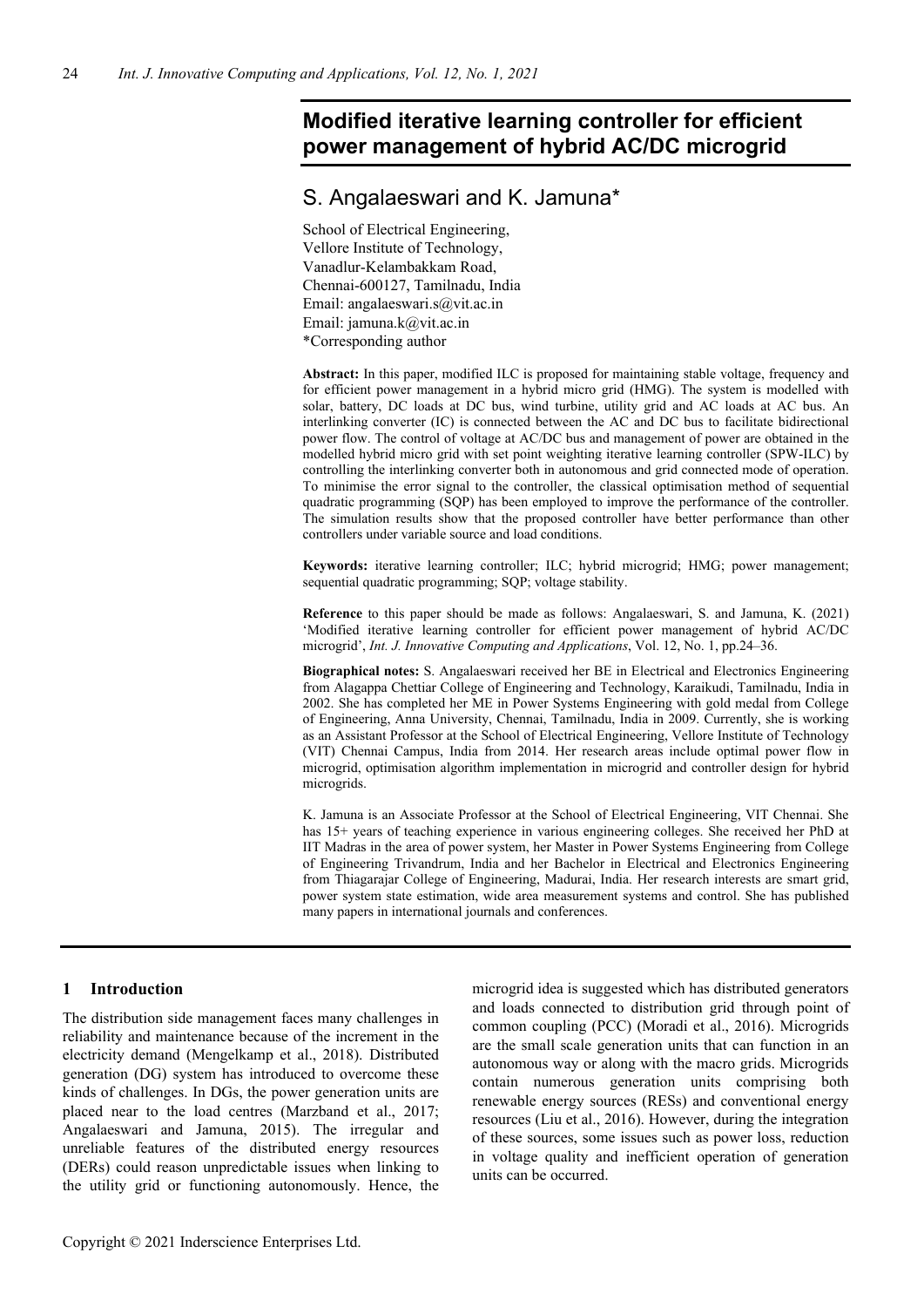The attention towards the microgrid is high due to its efficient and flexible operation. It may plug-in or else plug-out from the main grid that represents, it could function either beneath a grid-connected or an autonomous scheme (Chuang et al., 2016). Meanwhile, the AC power system has been existent for a long period, and collective loads are essentially AC types. Usually, the microgrid is similar to the AC microgrid (Yang et al., 2018). Nonetheless, a tendency for linking DC loads besides AC power systems is developing to conserve energy and reduce carbon contents that need a numerous quantity of inverters to transform from DC power to AC power in an AC microgrid. For specific DC generations units, the DC-to-DC converters are crucial to control the DC output to the DC bus equivalent level. Multi-level transformations can lead to power loss and degrade the power quality. Hence, the hybrid microgrid (HMG) idea is suggested to overcome the faults produced by AC or else DC microgrids (Xia et al., 2017).

A HMG comprises both AC and DC bus along with AC and DC loads. It integrates the benefits of the AC as well as DC microgrids and similarly evades their drawbacks that make it real-world in utilisation and a probable circulation form in future (Sun et al., 2017). The DC sub-grid can be deliberated as a distinctive power production unit that coupled to an AC bus through an interlinking inverter (Allam et al., 2018). As the HMG delivers a solution for the DG system, analysis on the several phases of the hybrid AC/DC microgrid has been incorporated (Li et al., 2018).

In recent times, the utilisation of distributed control in microgrids has been an interesting area because of the aforementioned benefits compared with centralised control systems. Suitable controllers such as primary, secondary and tertiary controllers are designed in DC microgrid to manage the proper load sharing (Moayedi and Davoudi, 2016). The technologically advanced controller performance is far along enhanced to deliberate the influences of communication latency (Lai et al., 2016), undefined communication structure and communication link outages and parameter improbabilities (Lu et al., 2017). Communication based distributed control arrangements for energy storage systems (ESS) is established in certain modern collected works (Lai et al., 2016) to attain specific objectives like balancing battery state-of-charge (SOC) and energy. A distributed cooperative controller based on SOC was advanced to decrease voltage swelling in the distribution feeder because of high penetration of photo voltaic (PV) systems (Morstyn et al., 2018; Zeraati et al., 2018; Mahmud et al., 2017).

For PV-battery based 1-ϕ autonomous microgrid, distributed consensus procedure is preferred (Golsorkhi et al., 2017). However, no studies are deliberated for simultaneous voltage regulation of an AC in addition to DC bus that a crucial necessity, mostly for a standalone hybrid AC/DC microgrid. Furthermore, efficient utilisation of battery storage in a microgrid across appropriate

coordination needs supplementary research. In addition, many of the investigation focus on examining the functioning in a stable operation mode. The microgrid execution throughout mode switching is correspondingly significant as the microgrid is liable for the voltage as well as frequency regulation exclusive of utility grid support, and consequently the transient instances beneath the standalone approach of a microgrid scheme (Liu et al., 2018).

Moreover, the power generation from RESs is not a constant one. These sources are mainly dependent on the atmospheric conditions like sun irradiation, outside temperature, and speed of the wind, etc. To overcome the concerns about the variable sources, hybrid wind-solar systems are mostly used. However, solar cannot generate power during the night and wind is not blowing throughout the year. In these situations, battery energy storage systems (BESS) are used to deliver power to the load. Hence, to provide an effective, coordinated control between the AC and DC microgrid, the controller optimisation is more essential. This article presents a novel set point weighting iterative learning controller (SPW-ILC) to provide better power management in the hybrid AC/DC microgrid systems. A sequential quadratic programming (SQP) technique has been introduced to optimise the parameters of the proposed iterative learning controller (ILC). The suggested controller has been tested with different working environments, i.e., change in load, changes in source, gridconnected, and standalone modes and provides better reliability in the hybrid AC/DC microgrid system.

The novelties of the proposed work are as follows:

- development of novel SPW-ILC to enhance the performance of conventional ILC
- stability analyses of ILC (proposed SPW-ILC) with forgetting factor and with low pass filter circuit
- implementation of proposed SPW-ILC controller for IC in HMG to optimise power sharing, maintain voltage and frequency stability under input solar insolation variation and time-varying loads in both autonomous and grid connected modes of operation
- minimisation of the error signal to the controller using SQP algorithm.

The major contribution in this paper is the implementation of novel SPW-ILC which is a type of repetitive controller that can be used for doing repetitive tasks. The stability analysis of ILC for both forgetting factor and low pass filter circuits have been analysed and presented in the paper. In order to illustrate the variable input and load conditions, the simulation is being carried out in different cases under autonomous and grid connected mode of operation.

The organisation of this paper is follows as: Section 2 comprises modelling of HMG; Section 3 describes the proposed methodology. Section 4 describes the results and discussion followed by the conclusion and future work in Section 5.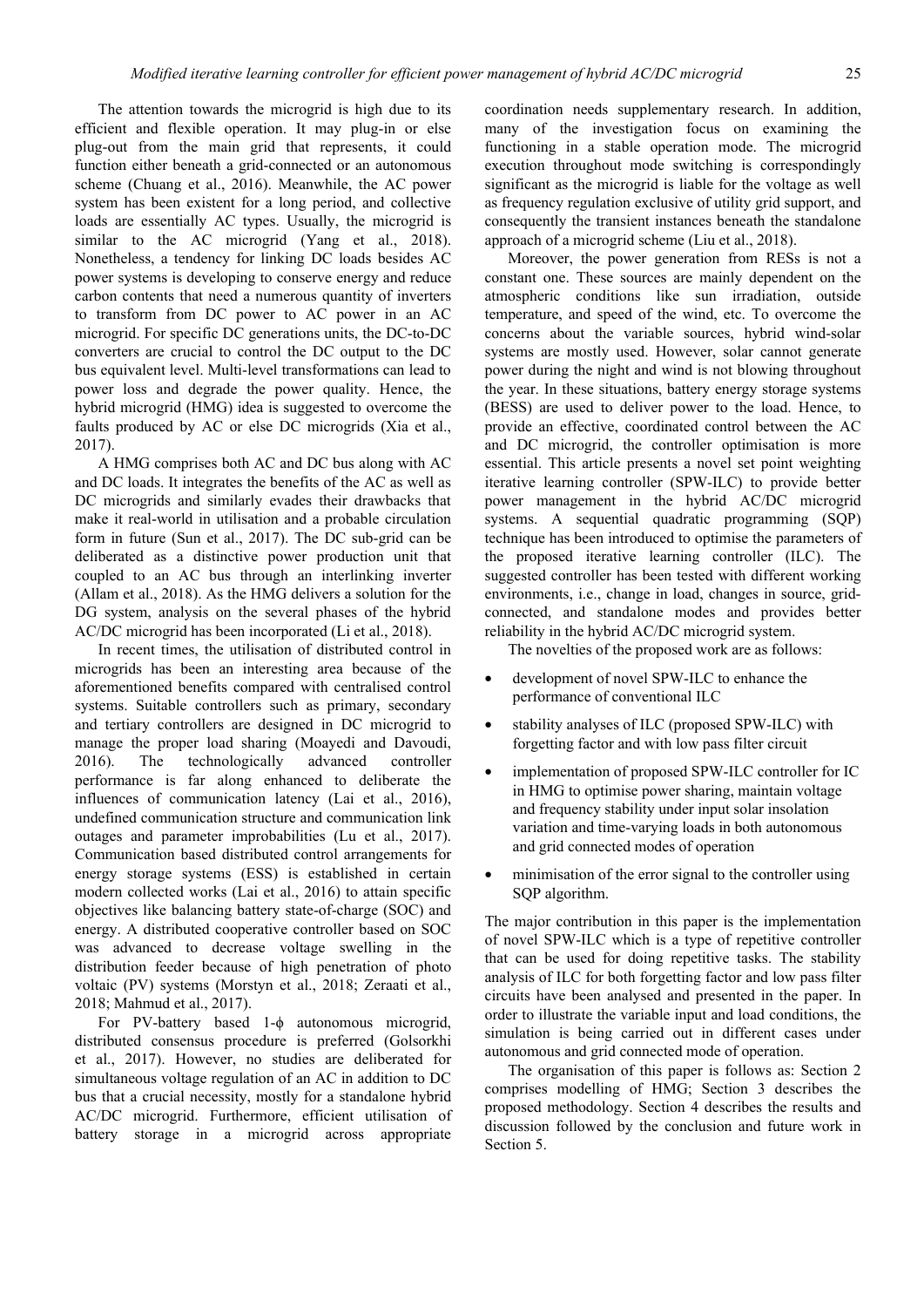## **2 Modelling of microgrid**

The HMG scheme is demonstrated by incorporating dc and ac sub-grids. The architecture of the proposed scheme is illustrated in Figure 1. In the proposed microgrid, the dc bus voltage is maintained at 415 V at the output of every source present in the system.

**Figure 1** HMG system structure



The power rating of the PV system is regulated to deliver about 7 kW, and a devoted controller controls PV system in the DC microgrid. Furthermore, a battery is connected with the bidirectional dc-dc converter to store the power during the excessive power generation and supplies power to the grid when the load requirement is increased. In the AC microgrid, a 3 kW wind turbine is connected with the AC-DC-AC converter to obtain a controllable power. Furthermore, in the AC microgrid side, the utility grid is connected with the breaker. The breaker is used to choose the operation of the HMGs in the grid connected and standalone mode of operation. Both the DC and AC microgrid are interconnected with the bidirectional converter. The modelling of power sources is explained in the following section.

#### *2.1 Solar power system modelling*

The solar cell is made by uniting p and n-type semiconductor material in a thin layer. The solar cell transforms solar energy into electrical energy. In the meantime, they accurately produce less voltage in a larger current density. Consequently, a solar cell demonstrates current source nature. For determining the behaviour of the solar cell, numerous equivalent circuit arrangements exist in the literature (Deihimi et al., 2016). Normally, one diode equivalent circuit is mostly used. Figure 2 shows the electrical equivalent circuit of crystalline silicon solar.

**Figure 2** Equivalent circuit of solar cell



The mathematical correlation between the solar cell and current-voltage can be stated with (1), by utilising the semiconductor theory. The equivalent circuit current is

$$
I_{Ph} - I_o \left( \exp\left(\frac{V_i}{nV_T}\right) - 1 \right) \tag{1}
$$

$$
V_T = \frac{N_S kT}{q} \tag{2}
$$

In real solar panels, the current-voltage characteristics cannot be established by utilising only (1). The correlation concerning the solar panel outputs current is conveyed by (1) through making an allowance for the losses presented as a resistor in Figure 2.

$$
I_{PV} = I_{Ph} - I_o \left( \exp \left( \frac{V_{PV} + I_{PV} R_S}{n V_T} \right) - 1 \right) - \frac{V_{PV} + I_{PV} R_S}{R_P} \tag{3}
$$

The current-voltage characteristics are dependent on the quantity of solar panels utilisation. When the irradiation is rising, the current and power values gotten from solar panel are also rising. Likewise, these values are reduced based on the reduction in irradiation level.

#### *2.2 Wind energy conversion system modelling*

Wind turbines utilise the kinetic energy of wind dependent on the blades swept area. The kinetic energy reasons rotation is specified in (4).

$$
E = \frac{1}{2} \rho_A v V^2 \tag{4}
$$

When the blade swept area is  $A_T$  and wind velocity is V, the theoretical power can be obtained from the wind and is calculated by (5).

$$
P = \frac{1}{2} \rho A_T V^3(W) \tag{5}
$$

From equation (5), the power generated from wind turbine is based on blade area and wind speed. Though these constraints affect the power attained from the wind scale, the significant constraint is the wind speed. These theoretic computations specify a remote scheme exclusive of any exterior issues. The maximum power acquired from a wind turbine be contingent on turbine efficiencies (*Cp*), gear mechanism efficiency, mechanical coupling efficiency in addition to generator efficiency.  $C_p$  is defined as the quantity of energy transformed from wind energy to electricity and computed by

$$
C_P = \frac{P_r}{P_w} \tag{6}
$$

The power equation that positioned before the turbine blades are computed by

$$
P_m = \frac{1}{2} \rho \frac{16}{27} A V^3(W) \tag{7}
$$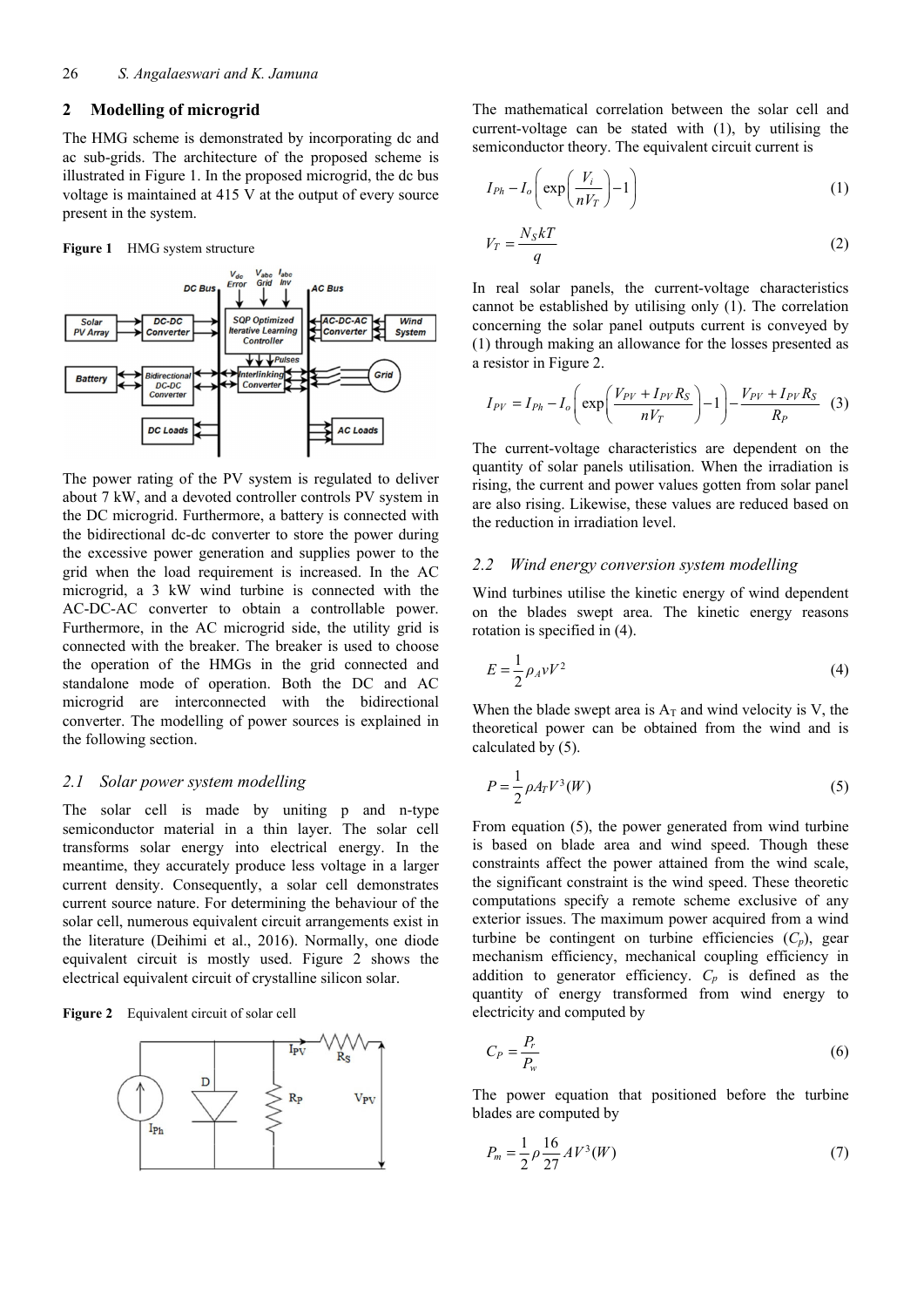$16/27 = 0.593$  is specified as Betz Limit at (7), and it is stated that the turbine cannot get greater than 59.3% of wind power. According to the clarifications stated beyond, the power that can be achieved from a wind turbine can be stated as.

$$
P_m = C_P \left(\frac{1}{2} \rho A V^3\right) (W) \tag{8}
$$

# *2.3 Battery*

For storing electrical energy, the BESS is utilised in small scale RES. The energy usage of solar power, and wind power is temporal and non-compliance. Like this, the energy continuousness of independent loads is delivered in the energy-generating schemes as per the atmospheric situations, day/night and seasonal variations. Storing the power in non-conventional energy schemes, mainly appropriate amount/performance relation and extraordinary atmosphere results concerning recycling are provided by means of lead-acid batteries.

The mathematical modelling of BESS comprises two RC circuits linked in series, an open-circuit voltage  $(V<sub>oc</sub>)$ and an internal resistance (*Ra*) as shown in Figure 3.

**Figure 3** Equivalent circuit of battery



Figure 4 Control circuit of battery



The efficient HMG's power management is achieved by maintaining the bus voltages and attain the proper power sharing among the input renewables which could be achieved by control the storage devices in all modes and controlling the interlinking converter's output in grid connected mode. The dc bus voltage along with the battery current and SoC are taken as the control variables for the

battery controller as shown in Figure 4.

These constraints are the functions of the battery SOC. The  $e_a$ ,  $e_b$ , and SOC are state variables and it can be computed as follows (Sedaghati and Shakarami, 2019):

$$
V_{OC} = 338.8 * [0.94246 + 0.05754 * SOC]
$$
\n(9)

$$
R_a \cdot C_p \cdot \frac{de_a}{dt} + \frac{(R_a + R_b)}{R_a} \cdot e_a = V_{OC} \frac{R_a}{R_b} e_b \tag{10}
$$

$$
R_b \cdot C_i \cdot \frac{de_b}{dt} + e_b = e_a - R_b \cdot I_{tb}
$$
 (11)

$$
\frac{dSOC}{dt} = \frac{I_t}{Q_m} \tag{12}
$$

The battery current  $(I_{tb})$  can be computed as:

$$
I_{tb} = \frac{\left[V_{oc} - \sqrt{V_{oc}^2 - 4(R_a + R_b)P_b}\right]}{2(R_a + R_b)}
$$
(13)

## **3 SQP optimised ILC**

In the proposed system, a SQP technique is utilised to optimise the controller parameters of the hybrid AC/DC microgrid.

### *3.1 Sequential quadratic programming*

SQP technique is one of the best methodologies for solving nonlinearly constrained optimisation issues. This applied technique which develops among many specific algorithms is appropriate for small and enormous issues, and it is all around coordinated for solving substantial nonlinearities problems. SQP method permits to direct assumption of Newton's technique for constrained optimisation. At numerous emphases, this approximation is constructed from the Hessian of the Lagrangian function through a quasi-Newton updating technique (Kim et al., 2018). Since SQP technique iteratively works out successive of quadratic sub problems, it is called as recursive quadratic programming (QP) or iterative QP. A SQP technique is most efficient method to find solutions for the power system related problems in faster and effective control compared to other optimisation techniques.

However, the general SQP technique which is used for minimising or maximising the objective function is defined as:

Minimise 
$$
r(y)
$$
 (14)

Subject to:

$$
h_i(y) = 0 \quad i = 1, \dots, n_e \tag{15}
$$

$$
g_i(y) \le 0 \quad i = n_e + 1, ..., n \tag{16}
$$

where

$$
r: S^m \to S, h: S^m \to S^{ne}, g: S^m \to S^n.
$$

'*h*' and '*g*' – Constraint functions estimated at '*y*',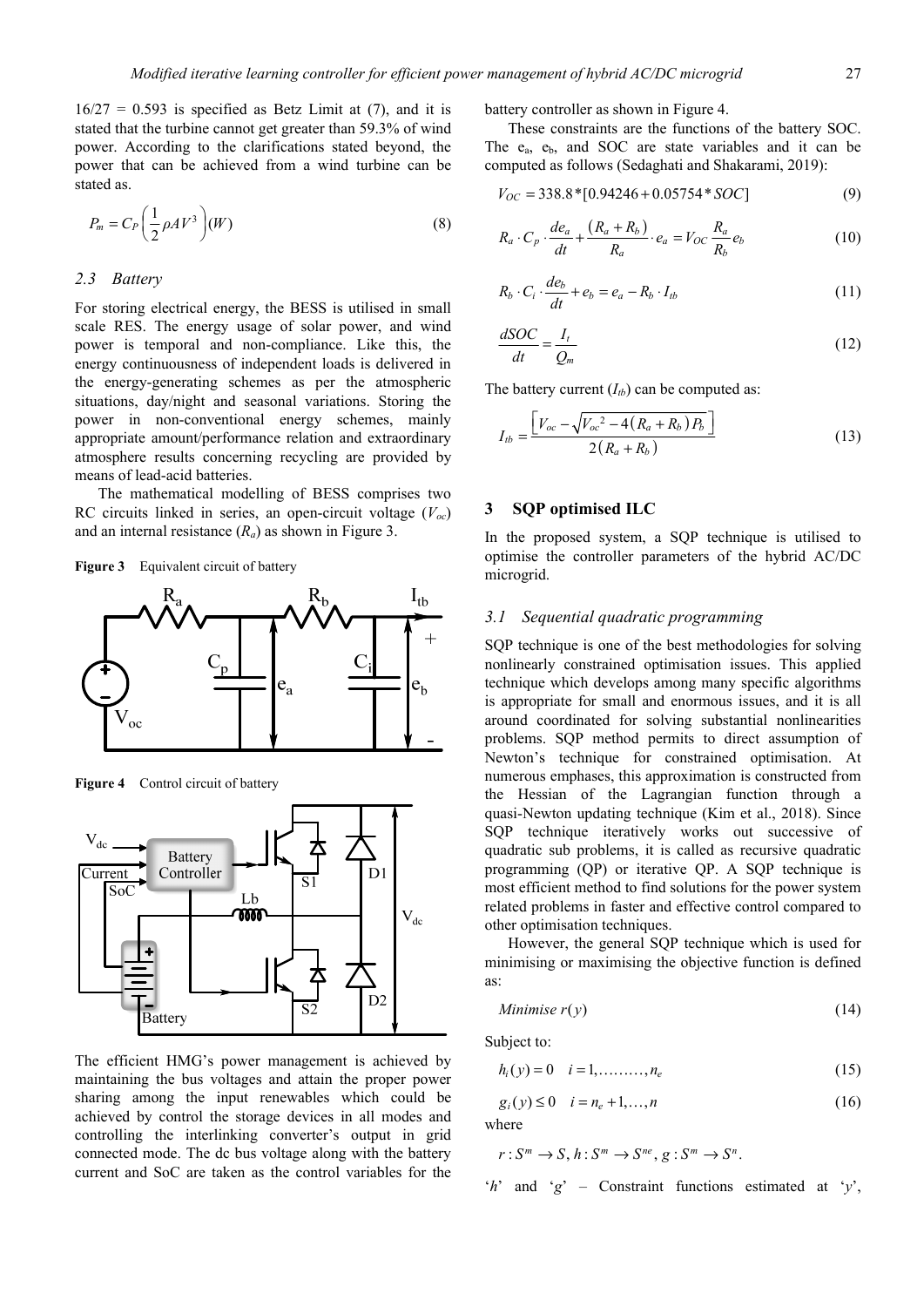'*r*' – linear of a quadratic objective function, '*y*' – vector, '*m*' – length.

The SQP technique substitutes the objective function '*r*' by the quadratic approximation of the Lagrangian function.

$$
L(y,\lambda) = r(y) + \sum_{i=1}^{ne} \lambda_i \cdot h_i(y) + \sum_{i=1}^{n} \sigma_i \cdot g_i(y) \tag{17}
$$

Assume that the bound restraints have been communicated as a disparity requirement. The QP sub-problem by nonlinear restraint linearisation is acquired as (Pavlos 2009).

$$
Min\frac{1}{2}e^{T}H_{k}e + \nabla r(y_{k})^{T} \cdot e \qquad e \in S^{m}
$$
 (18)

$$
\nabla h_i (y_k)^T \cdot e + h_i (y_k) = 0
$$
  $i = 1, \dots, n_e.$  (19)

$$
\nabla g_i(y_k)^T \cdot e + g_i(y_k) \le 0 \qquad i = n_e + 1, \dots, n. \tag{20}
$$

At this level, the QP algorithm is utilised to take care of this sub-problem. Here three principal stages are used to execute SQP strategy, the primary stage is an updating of Hessian network followed by QP arrangement lastly by line search and merit function. In this paper, SQP has been implemented to optimise the controller inputs; to minimise the error to the controller. In order to maintain the bus voltages, DC link voltage is being compared with the reference voltage and the error is given to the ILC after SQP optimisation. The inequality constraints considered are the voltage limits, real power generation limits and the equality constraints as power balance equation. Though SQP is sensitive to the starting point selection for other optimisation problems which may lead to settling at local optima, SQP have high efficiency than other methods. Hence SQP is chosen for the minimisation of error of the controller input effectively.

The problem statement has been formulated as

Minimise 
$$
\int E_{dcbus}
$$
 (21)

where  $E_{dcbus} = V_{dcref} - V_{dcbus}$  is the error between the reference (415V) and the actual value.

Subject to

$$
P_{DG\min} \le P_{DG} \le P_{DG\max}; V_{\min} \le V_{dc} \le V_{\max};\tag{22}
$$

$$
P_{DG} + P_{UG} = P_L + P_{Loss} \pm P_b; \tag{23}
$$

where  $P_{DG}$  is the power output from the  $DG$  in *W*;  $P_{DGmin}$ and  $P_{DGmax}$  are its minimum and maximum limits;  $V_{dc}$  is the dc bus voltage in *V*; *V*min and *Vmax* are its minimum and maximum limits;  $P_{UG}$  is the power from the utility grid;  $P_L$ is the total load in the system in *W*; *PLoss* is the loss in the system and  $P_b$  is the power from the battery which depends on the charging and discharging mode.

#### *3.2 Iterative learning controller*

ILC is a type of repetitive controller that takes the reference and disturbance parameters repetitively either implicitly or explicitly to reduce the control errors. Since ILC is more versatile and used for continuous/discrete type of control action, it has been adopted widely in many applications. ILC is being considered as an effective control method for improving the transient response of any system having repetitive action by incorporating the information about the error obtained from the previous iteration into control for next iterations. Hence, high performance can be achieved with low tracking error in any systems under uncertain and disturbing conditions. ILC has been patented for actuator's control in US by Garden in 1971 and it has applied to the academic field in 1978 by Uchiyama.

Arimoto et al. (1990) named the ILC in 1984 which is applied for industrial driving applications especially for voltage control of the DC servo motor. The utilisation of ILC twigs from robotics industry for repetitive actions. ILC has been considered as an intelligent control method to overcome the drawbacks of the conventional controller for obtaining the desired transient response. The general ILC learning rule is in the form of equation (24) and its structure is shown in Figure 5(a).

$$
u_{i+1}(z) = u_i(z) + k\mathcal{O}(z)e_i(z)
$$
 (24)

**Figure 5** (a) Structure of ILC (b) With forgetting factor



The equation (24) is employed in direct proportional ILC (P-ILC) for control action by knowing the present error and past command signal. The inclusion of forgetting factor in the ILC shown in Figure 5(b) increases the controller robustness under the noise, initialisation error and system dynamics (Deng et al., 2007) and it is expressed in (25):

$$
u_{i+1}(z) = (1 - \alpha)u_i(z) + k\Phi(z)e_i(z)
$$
\n(25)

To prevent the over learning of the controller, the equation (25) can be realised with a low pass filter as follows (Ufnalski et al., 2018) and its structure is shown in Figure 6.

$$
u_{i+1}(z) = Q_{LPF}u_i(z) + K_{RC}e_i(z)
$$
 (26)

The selection of forgetting factor or low pass filter depends on the application. In this paper, the ILC has been implemented in both the way and the stability of the system in two cases has been analysed. In first case, the forgetting factor ILC has been considered with the value of 0.04 (optimum value has obtained from the range of (0.005- 0.05). The system transfer function with the input of error signal  $E(s)$  and the output of  $U(s)$  for the proposed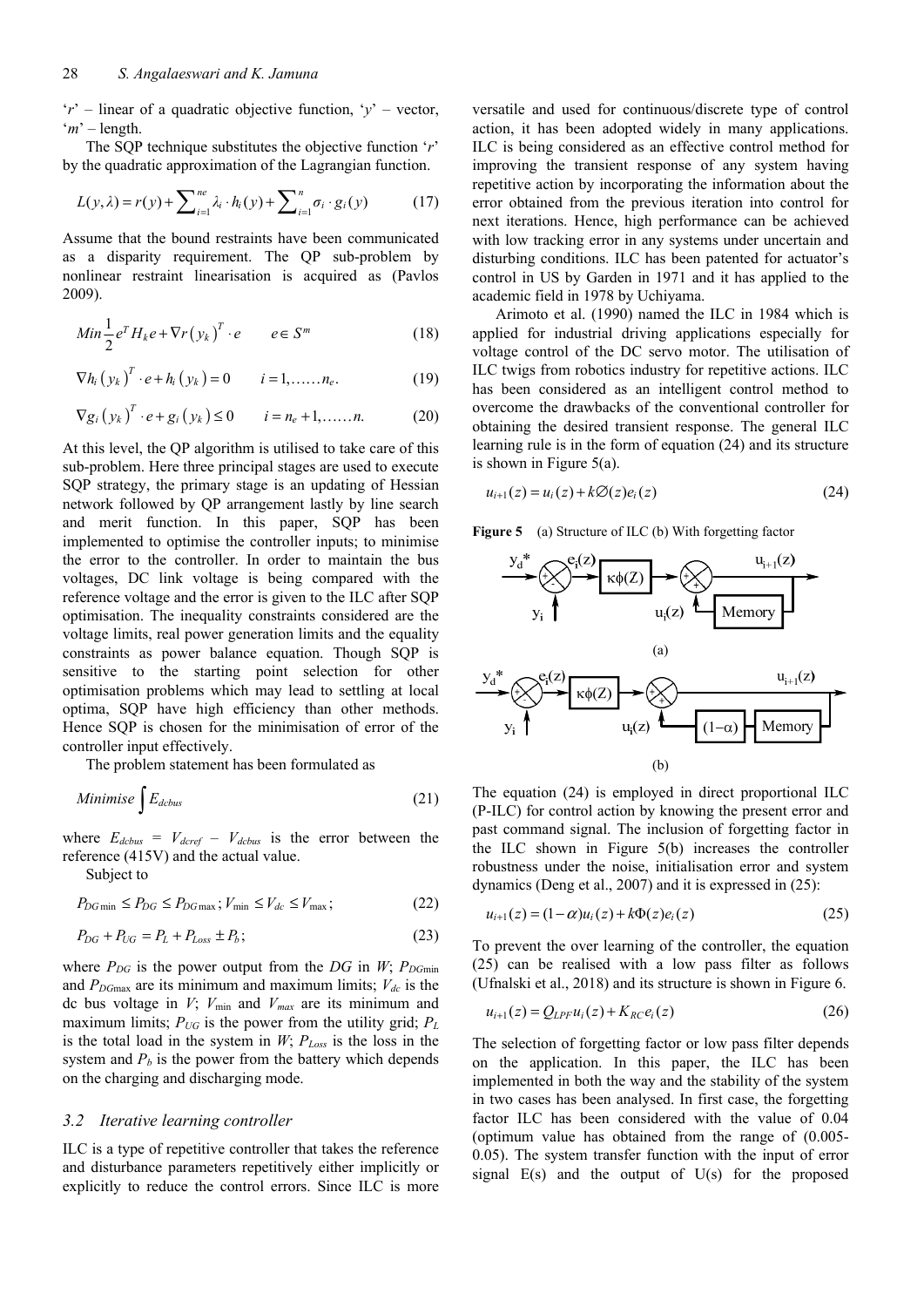forgetting factor ILC has been evaluated as (27)

$$
\frac{U(s)}{E(s)} = \frac{0.0009819s + 4.77e^{-5}}{s^2 + 0.0724s + 0.0006303}
$$
(27)

Poles for the system have been determined as –0.0623 and –0.0101. The system is completely stable with the transfer function.

**Figure 6** ILC realised with forgetting factor or low pass filter



The system transfer function with low pass filter ILC with filter function of  $Q(z) = \frac{0.25 + 0.5z^{-1} + 0.25z^{-2}}{1}$  (Ufnalski et al., 2018) has been evaluated as (28)

$$
\frac{U(s)}{E(s)} = \frac{0.0007876s - 1.991e^{-7}}{s^2 + 0.0001934s + 1.606e^{-8}}
$$
(28)

Poles for the system have been determined as

$$
1e^{-4}\begin{bmatrix} -0.967 + 0.8191i \\ -0.967 - 0.8191i \end{bmatrix}.
$$

The poles of the system with forgetting factor are more stable than the controller with filter.

#### *3.3 Set point weighting ILC*

In Direct P type ILC, the introduction of forgetting factor  $\alpha$ provides stable and required tracking ability for the controller. In order to improve the performance of the ILC, modified ILC has been proposed in this paper by introducing the set point weighting factor  $\beta$  with the range of  $(0-1)$  as in  $(29)$ :

$$
u_{i+1}(z) = \beta \left(1 - \sqrt{\alpha}\right) u_i(z) + K_{RC} e_i(z) \tag{29}
$$

**Figure 7** Selection of optimum value of  $\alpha$  (see online version for colours)



It is found that the optimal value of  $\alpha$  for the SPW-ILC has been obtained as 0.04 with respect to the DC voltage rise time, reduced overshoot and integral time squared error (ITSE) and  $\beta$  value as 0.05. By the introduction of  $\beta$ , overshoot in the *Vdc* has been considerably reduced. The proposed HMG has been tested with various  $\alpha$  values and with modified ILC; from Figure 7, it has been shown that the overshoot has been reduced with SPW-ILC, though error has been increased. In addition to that, the objective of maintaining the frequency and voltage within the limits has been achieved. And also, the smooth transition between the grid connected and autonomous mode of operation with the coordinated control of the sources, storage devices and loads could be achieved. Here after, the simulation and analysis of the proposed HMG has been done with the SPW-ILC.

Here after, the set point weighting factor ILC with forgetting factor has been considered and implemented.

## **4 Implementation of ILC in HMG**

In this paper, the SPW-ILC for microgrid application has been proposed for enhancing the voltage and frequency in both grid connected and autonomous mode of operation. Figure 8 shows the implementation of ILC for microgrid operation.

**Figure 8** Implementation of ILC for interlinking converter (see online version for colours)



### *4.1 Autonomous mode of operation*

In standalone or autonomous mode of operation, the power from DGs' is fed to the DC bus. The bidirectional converter changes DC voltage into AC voltage maintained constant at AC bus. In order to maintain constant AC voltage at load side, the voltage at DC link is being compared with the reference voltage and the error is given to the Hybrid ILC. The system equations in dq reference frame can be written as:

$$
e_{dg} = R_g i_{dg} + L_g \frac{di_{dg}}{dt} - \omega_g L_g i_{gg} + \vartheta_{dg}
$$
 (30)

$$
e_{qg} = R_g i_{qg} + L_g \frac{di_{qg}}{dt} + \omega_g L_g i_{dg} + \vartheta_{qg}
$$
 (31)

$$
\frac{di_{dg}}{dt} = -\frac{R_g}{L_g} i_{dg} + \omega_g i_{gg} - \frac{\vartheta_{dg}}{L_g} + \frac{e_{dg}}{L_g} \tag{32}
$$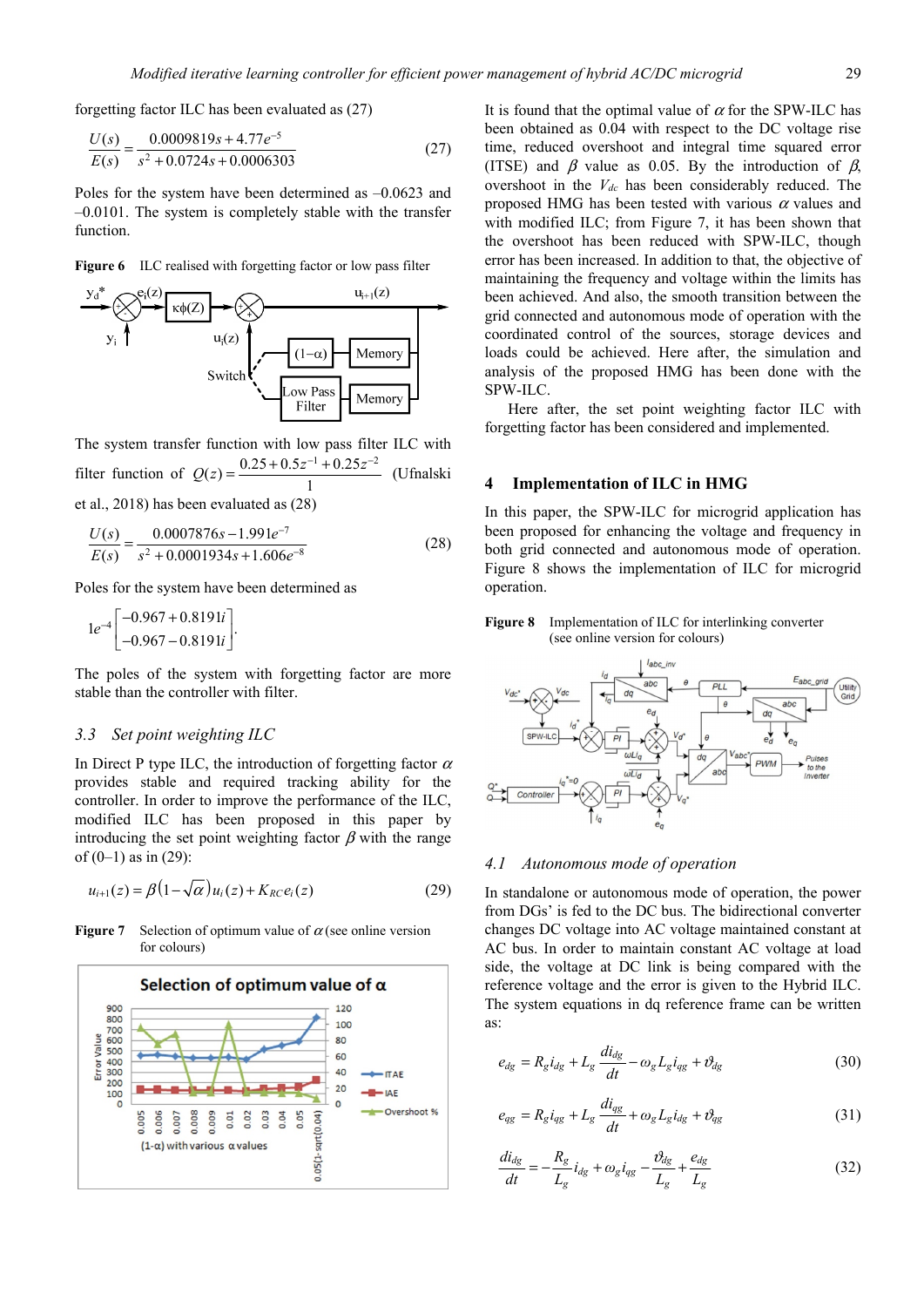$$
\frac{di_{qg}}{dt} = -\frac{R_g}{L_g}i_{qg} - \omega_g i_{dg} - \frac{\omega_{qg}}{L_g} + \frac{e_{qg}}{L_g}
$$
(33)

$$
\frac{d}{dt} \begin{bmatrix} i_{dg} \\ i_{gg} \end{bmatrix} = \begin{bmatrix} -\frac{R_g}{L_g} & \omega_g \\ \omega_g & -\frac{R_g}{L_g} \end{bmatrix} \begin{bmatrix} i_{dg} \\ i_{gg} \end{bmatrix} + \frac{1}{L_g} \left\{ \begin{bmatrix} e_{dg} \\ e_{gg} \end{bmatrix} - \begin{bmatrix} \vartheta_{dg} \\ \vartheta_{gg} \end{bmatrix} \right\}
$$
(34)

where  $\omega_g$  the angular frequency of the gird is,  $\theta = \omega_g t + \theta_0$  is the synchronous rotating angle,  $\theta_0$  is the initial value.

#### *4.1.1 Outer voltage control loop*

For the outer DC link voltage control loop, the *d* axis reference grid current can be framed as

$$
i_{dg}^* = (v_{dc}^* - v_{dc}) (Gain of Ptype ILC)
$$
 (35)

Since the voltage control has been considered as the main objective, the reactive power control will be redundant in this case. Hence the q axis reference current has taken as zero.

$$
i_{qg}^* = 0 \tag{36}
$$

#### *4.1.2 Inner current control loop*

For the independent control of d-q axis grid currents, the cross couplings due to the coupling inductor are decoupled and the control signals are written as:

$$
u_{dg}^* = -v_{dg} + \omega_g L_g i_{gg} + e_{dg}
$$
 (37)

$$
u_{qg}^* = -v_{qg} - \omega_g L_g i_{qg} + e_{qg} \tag{38}
$$

From the inner current control loop, the control signals are

$$
u_{dg}^* = k_p \left( \frac{1 + pT_i}{pT_i} \right) (i_{dg}^* - i_{dg})
$$
 (39)

$$
u_{gg}^* = k_p \left(\frac{1 + pT_i}{pT_i}\right) (i_{gg}^* - i_{gg})
$$
 (40)

Hence the decoupled d-q axes reference voltages for the grid side converter can be written as:

$$
v_{dg}^* = -u_{dg}^* + \omega_g L_g i_{gg} + e_{dg}
$$
\n
$$
\tag{41}
$$

$$
v_{gg}^* = -u_{gg}^* + \omega_g L_g i_{dg} + e_{gg} \tag{42}
$$

Substituting the  $u_{dg}$ <sup>\*</sup> and  $u_{gg}$ <sup>\*</sup> values in the above equation, the state space model of d-q axis reference voltages are

$$
\begin{bmatrix} v_{dg}^* \\ v_{gg}^* \end{bmatrix} = \begin{bmatrix} -k_p & -\omega_g L_g \\ -\omega_g L_g & -k_p \end{bmatrix} \begin{bmatrix} i_{dg} \\ i_{gg} \end{bmatrix} + \begin{bmatrix} k_p & 0 \\ 0 & k_p \end{bmatrix} \begin{bmatrix} i_{dg}^* \\ i_{gg}^* \end{bmatrix}
$$
  
+ 
$$
\begin{bmatrix} k_i & 0 \\ 0 & k_i \end{bmatrix} \begin{bmatrix} X_d \\ X_q \end{bmatrix} + \begin{bmatrix} e_{dg} \\ e_{gg} \end{bmatrix}
$$
(43)

where

$$
\frac{dX_d}{dt} = i_d^* - i_d; \frac{dX_q}{dt} = i_q^* - i_q
$$

Using inverse park transformation, the abc reference voltages for the PWM modulator has been obtained as:

$$
\begin{bmatrix} v_a^* \\ v_b^* \\ v_c^* \end{bmatrix} = \sqrt{\frac{2}{3}} \begin{bmatrix} \cos \theta & -\sin \theta & \sqrt{\frac{1}{3}} \\ \cos(\theta - 2\pi/3) & -\sin(\theta - 2\pi/3) & \sqrt{\frac{1}{3}} \\ \cos(\theta + 2\pi/3) & -\sin(\theta + 2\pi/3) & \sqrt{\frac{1}{3}} \end{bmatrix} \begin{bmatrix} v_a^* \\ v_b^* \\ 0 \end{bmatrix}
$$
(44)

In this mode, the feed forward operation of the ILC control has been obtained as shown in Figure 9.

**Figure 9** Interlinking converter as inverter in autonomous mode of operation (see online version for colours)



#### *4.2 Grid connected mode of operation*

In grid connected mode of operation, the hybrid ILC is producing the actual dc link voltage in the rectifier operation. The power has fed into AC bus from Grid in this mode. Through bidirectional converter, the power has been supplied to DC bus and charging the battery and meeting the DC loads. The feedback diagram has been demonstrated in Figure 10.

**Figure 10** Interlinking converter as rectifier in grid connected mode of operation (see online version for colours)



In this work, a novel method of SQP optimised ILC is implemented in hybrid AC/DC microgrid operation in both autonomous and grid-connected modes of operation.

## **5 Optimally tuned ILC by SQP**

The bidirectional converter has a significant role in the proposed hybrid AC/DC microgrid operation, mostly when the microgrid is disconnected from the utility grid. Appropriate power management and control are necessary for the bidirectional converter to cope with the power flow from one sub-grid to another one. Power management of bidirectional converter control is predicted to manage the bidirectional power flow concerning both sub-grids. Hybrid AC/DC microgrid may perhaps be functioned in grid-connected and standalone mode. In grid-connected mode, the microgrid is linked through utility grid. To control AC system frequency in addition to voltage magnitude, utility grid supports a portion of power, even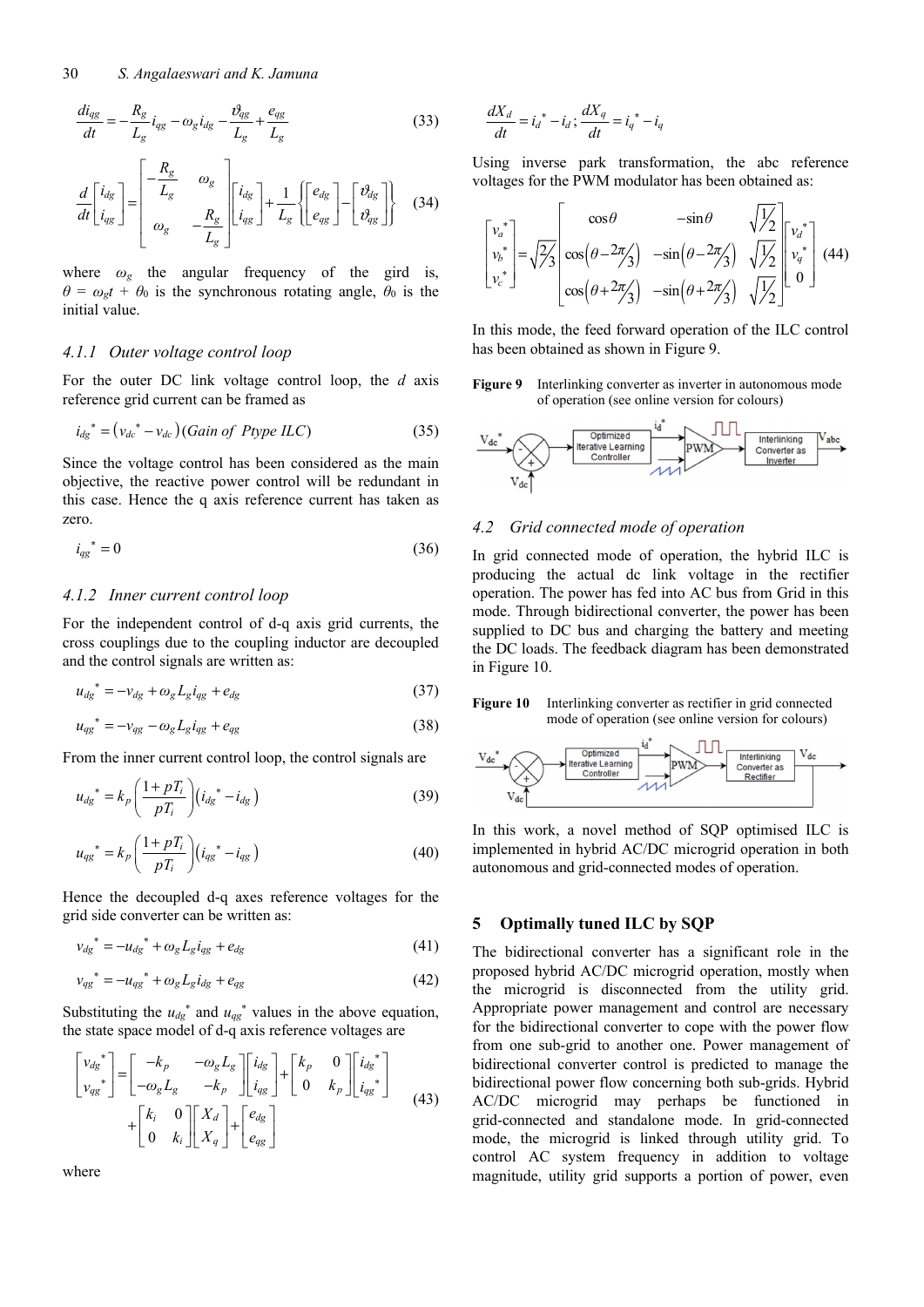though the DC sub-grid voltage is controlled through the bidirectional converter and BESS. In the event of systems containing DC sources connected with the DC bus, power will be supplied.

The primary objective of the proposed controller is to control the voltage variation in AC and DC buses even under the variations in the source and load. The power flow between the AC and DC bus is controlled by adjusting the voltage variation at the DC bus. The frequency and voltage of the AC bus is fixed due to its upstream network connection. So, the power balance in the AC sub-grid is affected by the control of HMG. Hence, proper control scheme is essential to control the DC voltage and to maintain the power balance in the DC sub-grid. Therefore, some controllers are essential for converter-based modules (i.e., bidirectional converter, BESS) for tracking the commands of controller in the device-level.

The operation of the BESS is controlled by the bidirectional buck-boost converter. For connecting the DC power sources to DC bus and to extract maximum power a unidirectional boost controller is utilised. A three-phase bidirectional converter connects DC sub-grid to AC sub-grid. In the proposed system, the microgrid's bidirectional converter and battery have the capability to control the DC bus voltage. Suppose, the battery SOC is between the  $SOC<sub>min</sub>$  and  $SOC<sub>max</sub>$ , then the inverter works in constant power mode, which is programmed in the system-level optimisation. Consequently, for regulating the DC bus voltage, the supply any transient power shortage or absorb the extra-generated power in the DC sub-grid. Though, if the battery SOC extends its limits, the inverter will switch DC sub-grid voltage. The transient variation of DC voltage is given in the following equation  $(45)$ .

$$
V_{DC}(t) = \frac{1}{C} \int i_{total} dt + V_{DC}(t_0)
$$
 (45)

where *C* is the capacitor at *DC* bus. It can be modified as in (46):

$$
V_{DC}(t) - V_{DC}(t_0) = \frac{1}{C} \int i_{total} dt
$$
\n(46)

The net power balance extracted from total DC-link current and DC-link voltage is given in (47):

$$
i_{total}(t) = \frac{1}{V_{DC}(t)} \begin{cases} P_{PV}(t) + P_{WT}(t) + \begin{bmatrix} P_{discharge}(t) \\ -P_{charge}(t) \end{bmatrix} \\ + P \begin{bmatrix} P_{AC/DC}(t) * \eta_{AC/DC}(t) \\ -P_{DC/AC}(t) \end{bmatrix} \end{cases}
$$
(47)

by substituting (47) in (46), the DC power balance equation attained based on DC-link voltage is given in (48):

$$
V_{DC}(t) - V_{DC}(t_0) = \frac{1}{C.V_{DC}(t)} \begin{cases} P_{PV}(t) + P_{WT} \\ + \begin{bmatrix} P_{discharge}(t) \\ -P_{charge}(t) \end{bmatrix} \\ + P \begin{bmatrix} P_{AC/DC}(t) \\ * \eta_{AC/DC}(t) \end{bmatrix} \end{cases}
$$
(48)  
-*Local<sub>AC/DC</sub>(t)* (48)

As stated before, the power generated from solar and wind power systems are considered as uncontrollable generators, and they generate active power as much as possible. Therefore, if any power disturbance is occurred then that will be settled down by the battery and inverter. In the proposed system, an SQP optimised ILC controller is utilised to regulate the DC voltage and inject required current to maintain the power balance in DC sub grid. The SQP technique creates steps by solving quadratic sub problems. SQP is suitable for small and large problems and it is more suitable for solving problems with substantial nonlinearities. Initially, the grid voltage is measured and by using Park's transformation it is transformed into a synchronous  $d - q$  reference frame for determining the inverter reference current. In the synchronous reference frame, the inverter power equations are given in (49) and (50):

$$
P = \frac{3}{2} (V_d i_d + V_q i_q)
$$
 (49)

$$
Q = \frac{3}{2} (V_q i_d - V_d i_q)
$$
 (50)

If the reference frame is concerned with beside a grid voltage,  $V_q$  will be equivalent to zero. Formerly, by adjusting the direct in addition to quadrature current components the active as well as reactive powers are controlled. When battery SOC is between the  $SOC_{min}$  and SOCmax, the current reference for controlling active power and reactive power in the d-axis and q-axis is given in (51) and (52):

$$
i_d^* = \frac{3}{3V_d} P^* \tag{51}
$$

$$
i_q^* = \frac{2}{3V_d} Q^* \tag{52}
$$

where  $P^*$  – reference active power (specified by level 1 controller),  $Q^*$  – reference reactive power (set to zero). When DC bus voltage is controlled by the inverter,  $i_q^*$  is set based on  $(51)$  and  $i_d^*$  is set based on the voltage controller in the DC bus. Furthermore, to improve the power factor of the grid injected current, the requisite reactive power of AC load connected on AC bus will be compensated by the inverter.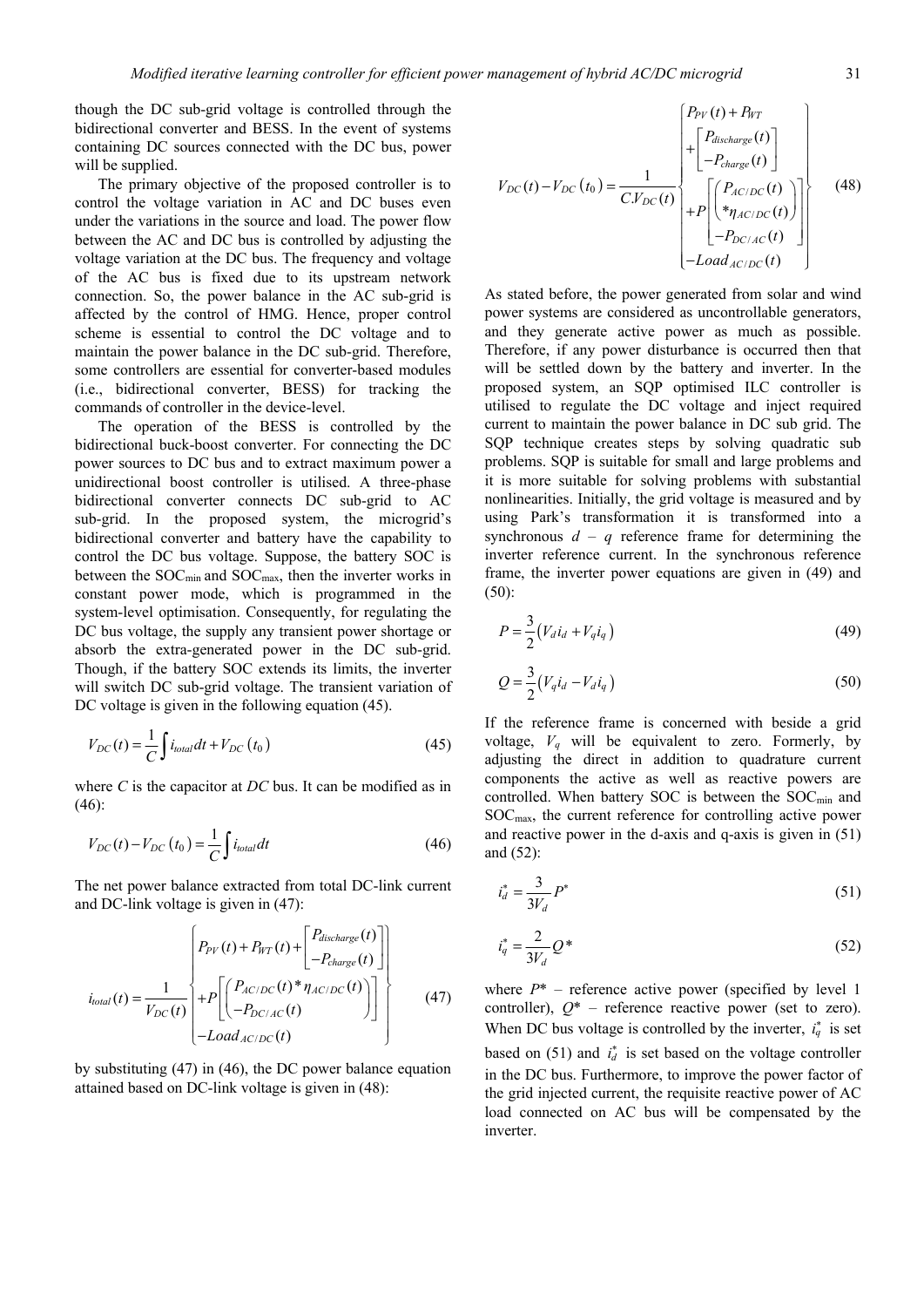In the proposed system, the parameters of the ILC are optimised by SQP technique. The general fact is to change the issue into the simpler sub-problem that would then be able to be settled and utilised as the premise of an iterative procedure. SQP is a nonlinear programming technique that intently imitates Newton's strategy for constrained optimisation similarly as is improved in the situation unconstrained optimisation. It begins from a solitary seeking point and finds a solution by utilising the gradient data, and depends on iterative formulation and the solution of a QP sub-problem.

The steps for the proposed SQP technique for ILC optimisation is followed as

- *Step 1* Assign initial data:  $x_0$ ,  $\pi_0 > 0$ ,  $\pi_b > 0$ ,  $\rho > 0$ , *τ* ∈ (0, 1) and σ ∈ (0, 1). For  $k = 1, 2, \dots$  up to the nonlinear program conditions are satisfied.
- *Step 2* Define a positive definite matrix  $B_k$  and compute the step  $e^{iq}$ <sub>k</sub> and multipliers  $\lambda_{k+1}$ <sup>*lQ*</sup>,  $\mu$ *l*<sup>*Q*</sup><sub>k+1</sub> by solving the sub-problem.
- *Step 3* Define the operational set *Wk*.
- *Step 4* Compute the SQP step  $e_k^{EQ} k$  and multipliers  $\lambda^{EQ} k_{k+1}$ ,  $\mu^{EQ}_{k+1}$  by finding an approximate solution of the problem.
- *Step 5* Compute the biggest number  $\beta \in [0, 1]$  that confirms that the step  $e = e^{iQ} k^+ \beta d_{k+1} EQ$  fulfils the restraints.
- *Step 6* Compute the penalty parameter *πk*.
- *Step 7* Compute the step length  $a_k$ , define  $e_k$  by and set  $X_{k+1} = x_k + d_k$ .
- *Step 8* Set  $\lambda_{k+1} = \lambda_{k+1} EQ$ ,  $[\mu_{k+1}] W_k = \max(0, \mu^{EQ_{k+1}})$ ,  $[\mu_{k+1}]W_k^c = 0.$
- Step 9 Find the best fit value.

In the proposed control scheme, instead of utilising the terminal voltage of each source, the voltage of common ac and dc buses are utilised. This scheme not only supplies precise power sharing but also outcomes in lesser voltage drop in common buses mostly in severely loaded conditions.

## **6 Results and discussion**

The performance of the proposed HMG is evaluated using MATLAB/SIMULINK. A hybrid AC/DC microgrid is designed with solar power system, wind power system and BESS. In this proposed system, a DC microgrid is designed with a 7kW PV system and BESS. The PV system output power is controlled using a DC-DC converter. Additionally, a BESS is employed to store/supply power when the load demand is low/high. A 3 kW wind power conversion system is connected and considered as AC microgrid. Table.1 demonstrates the system specifications of the suggested system.

Permanent magnet synchronous generator (PMSG) based wind power system is simulated, and the output of this system is controlled by an AC-DC-AC converter. These ac and dc microgrids are interlinked with the bidirectional converter. Then this system is connected with AC loads, DC loads and the utility grid. The proposed system is tested with various conditions.

**Table 1** System specifications

| System parameters         | Values                              |  |  |
|---------------------------|-------------------------------------|--|--|
| Solar system              | Rated capacity= $7 \text{ kW}$      |  |  |
|                           | Open circuit voltage = $406$ V      |  |  |
|                           | Maximum peak voltage $=$ 336 V      |  |  |
|                           | Shunt resistance = 550 $\Omega$     |  |  |
|                           | Series resistance = $0.055 \Omega$  |  |  |
| Wind power system         | Rated capacity= $3 \text{ kW}$      |  |  |
|                           | Stator resistance = $0.0918 \Omega$ |  |  |
|                           | Number of pole pairs $=$ 4          |  |  |
| <b>BESS</b>               | Nominal voltage $=$ 400V            |  |  |
|                           | Rated capacity = $6.5$ Ah           |  |  |
| Rated DC bus voltage      | 415 V                               |  |  |
| Rated AC bus line voltage | 415 V                               |  |  |
| System frequency          | $50$ Hz                             |  |  |
| Capacitor across DC link  | $1,200 \,\mu F$                     |  |  |
| Loads                     | Resistive load = 20 KW              |  |  |
|                           | Inductive $load = 2$ kVAR           |  |  |

# *6.1 Simulation analysis*

The developed HMG is operated in grid-connected mode, the standalone mode under both variations in load and source conditions. Variation in source is achieved by varying solar irradiation and wind velocity. Table 2 explains the time duration of operating modes of the developed HMG system and its available connected sources and loads.

# *6.1.1 Grid connected mode*

In this mode, the system operates for 0–3s. Among these, the resistive load of 20kW is connected to the system for 2.6s and resistive-inductive load is connected form 2.6–3s. In addition to these variations, input sources such as solar irradiation have been included for the study. At time  $t = 1$  s, the irradiance of the solar system is reduced from 1,000 W/m2 to 800 W/m2 . Therefore, the power produced by the PV system is reduced. To match this power, the grid will supply the required power to maintain the system reliability. At  $t = 1.4$ s, again the irradiance varies from 800 W/m<sup>2</sup> to 1,000 W/m<sup>2</sup>. Then at  $t = 2s$ , an addition of 4.5 kW load is added with the help of the circuit breaker. By using the proposed coordinated controller, the additional required power is supply by the grid. In the grid-connected operation the battery is in charging mode. The reactive power produced by the PV and battery is always zero. At time  $t = 2.6s$ , an addition of 2 kVAR inductive load is connected.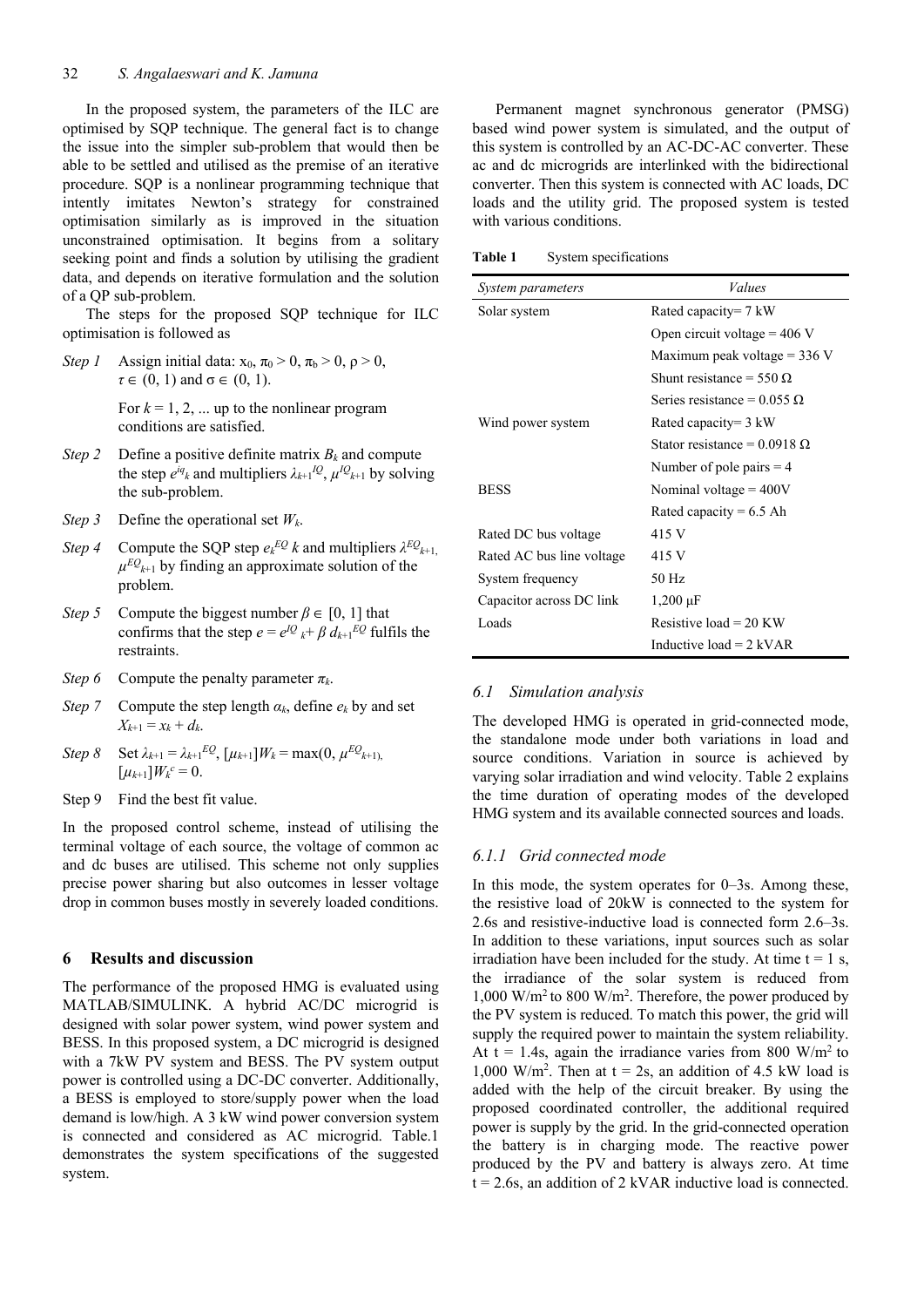Due to this, the reactive power at the load side is increased. To compensate this reactive power variation, grid supplies the required reactive power by tracking the  $I_q$  value with  $I_{q,ref}$ .

**Table 2** Mode of operation with loads and the connected sources

| Mode of<br>operation      | Simulation<br>time (Secs) | Resistive-<br>load (kW) | Inductive-<br>load<br>(kVAR) | <b>Sources</b>                       |
|---------------------------|---------------------------|-------------------------|------------------------------|--------------------------------------|
| Grid<br>connected<br>Mode | $0.0 - 2$                 | 20                      |                              | $G + PV$<br>$+$ Wind                 |
|                           | $2 - 2.5$                 | $20 + 4.5$              |                              | $G + PV$<br>$+$ Wind                 |
|                           | $2.5 - 2.6$               | 20                      |                              | $G + PV$<br>$+$ Wind                 |
|                           | $2.6 - 3$                 | 20                      | $\overline{2}$               | $G + PV$<br>$+$ Wind                 |
|                           | $5 - 5.2$                 | 20                      |                              | $G + PV$<br>$+$ Wind                 |
|                           | $5.2 - 5.4$               | 20                      |                              | $G + Wind$                           |
|                           | $5.4 - 6$                 | 20                      |                              | $G + PV$<br>$+$ Wind                 |
| Standalone<br>mode        | $3 - 3.8$                 | 9                       |                              | PV<br>$+$ Wind<br>+ Battery          |
|                           | $3.8 - 4.3$               | $9 + 2$                 |                              | <b>PV</b><br>$+$ Wind<br>$+$ Battery |
|                           | $4.3 - 4.7$               | 9                       | 4                            | <b>PV</b><br>$+$ Wind<br>+ Battery   |
|                           | $4.7 - 5$                 | 9                       |                              | PV<br>$+$ Wind<br>$+$ Battery        |
|                           | $6 - 6.5$                 | 9                       |                              | PV<br>+ Battery                      |
|                           | $6.5 - 7$                 | 9                       |                              | <b>PV</b><br>$+$ Wind<br>$+$ Battery |

## *6.1.2 Standalone mode*

At  $t = 3s$ , the grid is disconnected, and now the hybrid AC/DC microgrid is operated under standalone mode. The power management is performed by the BESS during this mode. The load is decreased to 9 kW, and the PV system also generated only 5 kW power due to the reduction in its irradiance from  $1,000 \text{ W/m}^2$  to 700 W/m<sup>2</sup>. During this condition, the Wind power system generates 1 kW power, because of the decrement in the wind speed from 15m/s to 10 m/s. In order to compensate the power the BESS supplied the required 2 kW power. Up to  $t = 3s$ , the battery is in charging mode due to the grid connected mode of operation. When the operation is changed to standalone mode at  $t = 3s$ , the battery is in discharging mode, because, the BESS is started to supply the power.

At  $t = 3.4s$ , the irradiance of the solar system is

increased to 800 W/m2 and produces 6 kW power. Therefore, for managing the power, the power provided by the BESS is reduced from 2 kW to 1 kW. Similarly, at  $t = 3.8s$ , the load is increased to 11 kW, and the required power is supplied by the BESS. At the time the load is decreased to 5 kW, the PV system is sufficient enough to provide the required power. At this moment, the excess power generates by the wind power system is stored in the battery. At  $t = 4.3s$ , an inductive load of 4 kVAR is added, and the required reactive power is supplied by the controller from the capacitor which is connected at the dc-terminal of the bidirectional converter. It is understand that the bidirectional converter tracks the voltage reference which generates the required pulse signals for the converter to meet the required power demand.

# *6.1.3 Fluctuation of grid connected/ standalone mode for short*

Figure11 shows the power output of the proposed system during grid connected and standalone mode of operations. From time  $t = 0-3s$ , the system is operated in grid-connected and  $t = 3-5s$ , the system is operated in standalone mode. Three phase breaker is used to connect and disconnect the grid with the microgrid. After the standalone mode operation, at time  $t = 5s$ , again grid is connected with the system and the power demand is controlled by the utility grid. At time  $t = 5.2$  to 5.4 s, the PV system is completely disconnected by the breaker, because solar irradiation is not available in the night times. At that time, the grid will supply the required amount of power. Likewise, at time  $t = 6$  to 7s, grid is disconnected, and the system is operated on a standalone mode of operation. At time  $t = 6$  to 6.5 s, the wind power system is disconnected, and the load is also reduced from 20 kW to 9 kW. Since there is no grid power available, the battery system supplied the required 2 kW power.

Figure 11 Coordinated control with proposed methodology (see online version for colours)

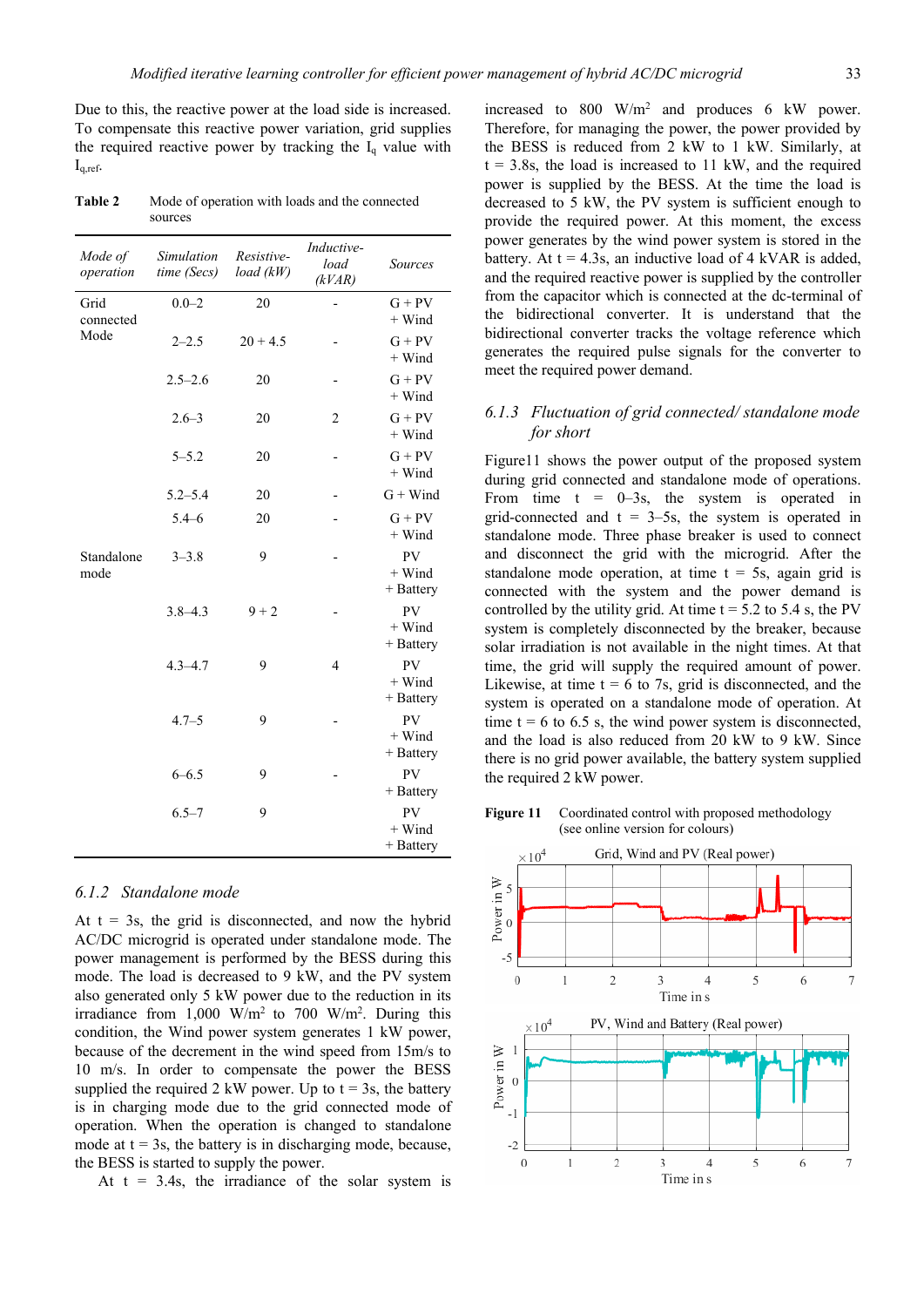



# *6.1.4 Evaluation of controller performance*

To validate the performance of the controller, the proposed system is tested with conventional ILC and proposed SPW-ILC condition as shown in Figure 12. Generally, in the conventional microgrid configuration proportional integral (PI) controllers are employed to control the power flow. However, during the transition from grid-connected mode to standalone mode, variation in source and load conditions, the tracking efficiency of PI controllers are low. This will lead to oscillations in power as well as in the reduction in the reliability of the system. In Figure 12 at  $t = 3s$ , the system mode is changed from the grid-connected mode and at  $t = 5s$ , grid is again connected. During these transitions, proposed SQP optimised ILC controller efficiently tracked the changes in the load and source variations and provided better voltage support at the DC bus compared with the conventional ILC.





**Figure 13** Battery state of charge in all the modes (see online version for colours)



Table 3 Performance Indices of various controllers for HMG system

| Performance<br>indices                           | <i>Optimised</i><br>$ZN$ (PI) | Conventional<br>HС | $SPW -$<br>ILC | SOP<br>optimised<br>$SPW-LC$ |
|--------------------------------------------------|-------------------------------|--------------------|----------------|------------------------------|
| <b>ITAE</b>                                      | 5583                          | 5448               | 1043           | 796.6                        |
| <b>ITSE</b>                                      | $1.28*106$                    | $1.27*10^{6}$      | $4.88*104$     | $2.628*104$                  |
| Controller<br>execution<br>time(s)               | 11.29                         | 9.87               | 7.53           | 5.86                         |
| Rise time<br>(ms)                                | 70.99                         | 65.36              | 11.434         | 11.485                       |
| Percentage<br>variation of<br>DC link<br>voltage | 97.35                         | 96.492             | 11.65          | 11.30                        |

The battery state of charge is shown in Figure 13. During grid connected mode, the battery is charging and in autonomous mode, it is discharging depending on the load value. The system operated without ILC cannot track this dynamic change and results in error in the power output.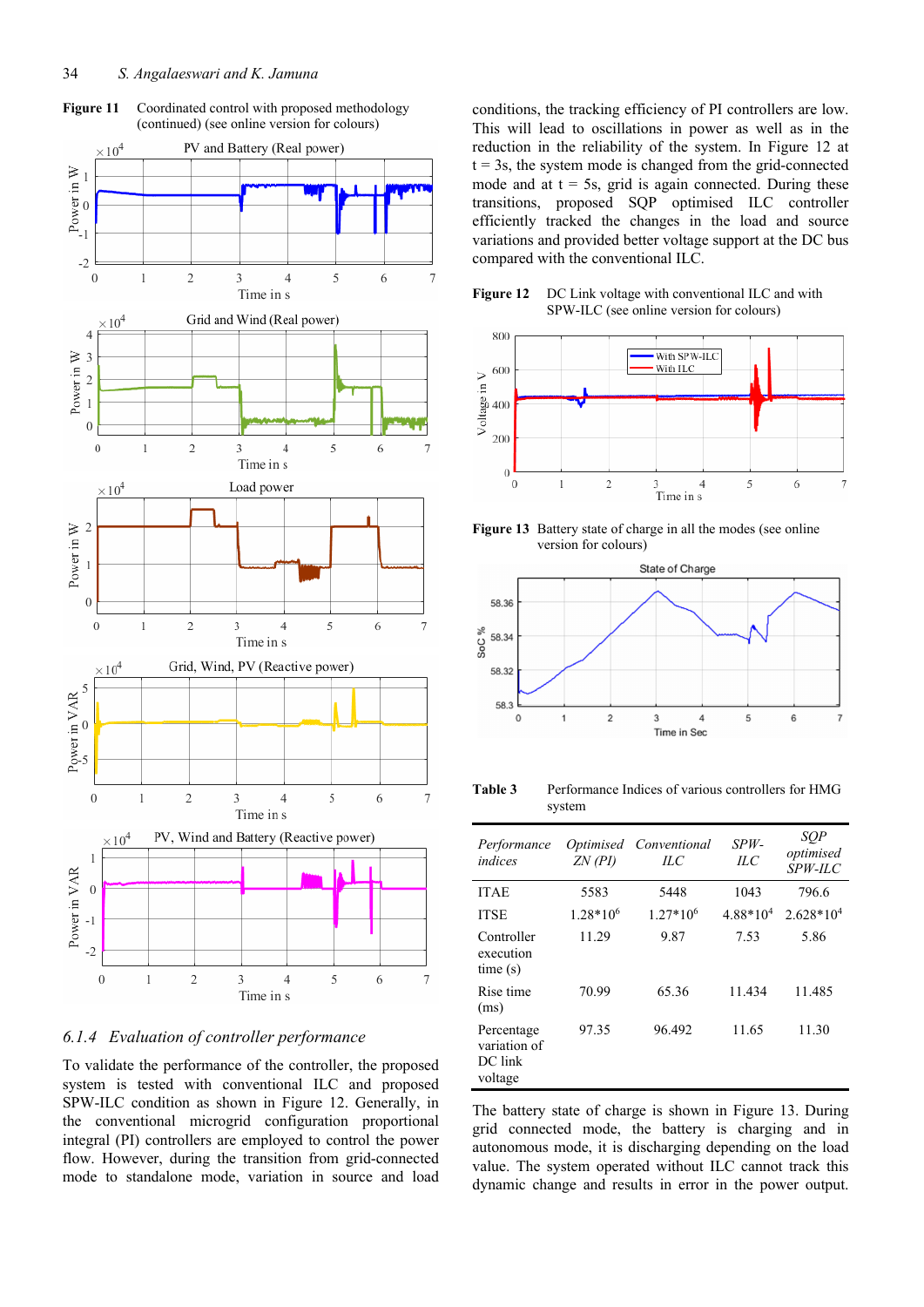This will affect the reliability of the overall hybrid AC/DC microgrid operation. But, with the proposed SQP optimised ILC, the bidirectional converter effectively tracks the load and source variation and the mode transitions too. This ensures the reliability of the hybrid AC/DC microgrid system.

Table 3 shows the comparison of SQP with Ziegler Nichols method (PI-control) and conventional ILC controller in terms of Performance indices such as integral time absolute error (ITAE), integral time square error (ITSE), controller execution time etc.

From Table 3, it is proved that, the proposed SQP optimised ILC controller is more reliable compared with the existing PI and ILC controller. The proposed controller has less execution time, rise time, fall time, ITAE and ITSE than the PI controller and providing better reliability in the hybrid AC/DC microgrid.

#### **7 Conclusions**

In this paper, a SQP technique based ILC is proposed to improve the reliability of the hybrid AC/DC microgrid. The system is tested with both grid connected and standalone mode operations. The simulation results showed that the proposed SQP optimised ILC Controller maintained the constant dc bus voltage irrespective of the variation in source and load condition which ensures more reliable HMG system. Furthermore, the performance of the proposed system is validated by operating with and without optimised ILC. The results demonstrated that the proposed system is well suitable for providing reliability to the HMG. In the future, the performance of the proposed SQP optimised ILC will be tested in real-time environments.

# **References**

- Allam, M.A., Hamad, A.A., Kazerani, M. and El-Saadany, E.F. (2018) 'A novel dynamic power routing scheme to maximize load ability of islanded hybrid AC/DC micro grids under unbalanced AC loading', *IEEE Transactions on Smart Grid*, Vol. 9, No. 6, pp.5798–5809.
- Angalaeswari, S. and Jamuna, K. (2015) 'Optimal placement and sizing of real power supporting DG in radial distribution networks', *IEEE International WIE Conference on Electrical and Computer Engineering (WIECON-ECE)*, Dhaka, pp.342–345.
- Arimoto, S., Naniwa, T. and Suzuki, H. (1990) 'Robustness of P-type learning control with a forgetting factor for robotic motions', *Proceedings of the 29th Conference on Decision and Control*, December.
- Chuang, S.J., Hong, C.M. and Chen, C.H. (2016) 'Design of intelligent control for stabilization of micro grid system', *International Journal of Electrical Power & Energy Systems*, November, Vol. 82, pp.569–578.
- Deihimi, M.H., Naghizadeh, R.A. and Meyabadi, A.F. (2016) 'Systematic derivation of parameters of one exponential model for photovoltaic modules using numerical information of data sheet', *Renewable Energy*, Vol. 87, Part 1, pp.676–685.
- Deng, H., Oruganti, R. and Srinivasan, D. (2007) 'Analysis and design of iterative learning control strategies for UPS inverters'. *IEEE Transactions on Industrial Electronics*, Vol. 54, No. 3, pp.1739–1751.
- Golsorkhi, M.S., Shafiee, Q., Lu, D.D. and Guerrero, J.M. (2017) 'A distributed control framework for integrated photovoltaicbattery-based islanded micro grids', *IEEE Transactions on Smart Grid*, Vol. 8, No. 6, pp.2837–2848.
- Kim, Y., Carbonetto, P., Stephens, M. and Anitescu, M. (2018) 'A fast algorithm for maximum likelihood estimation of mixture proportions using sequential quadratic programming', *Journal of Computational and Graphical Statistics*, arXiv:1806.01412, Taylor & Francis.
- Lai, J., Zhou, H., Lu, X., Yu, X. and Hu, W. (2016) 'Droop-based distributed cooperative control for micro grids with time-varying delays', *IEEE Transactions on Smart Grid*, Vol. 7, No. 4, pp.1775–1789.
- Li, X., Guo, L., Li, Y., Guo, Z., Hong, C., Zhang, Y. and Wang, C. (2018) 'A unified control for the dc–ac interlinking converters in hybrid AC/DC micro grids', *IEEE Transactions on Smart Grid*, Vol. 9, No. 6, pp.6540–6553.
- Liu, J., Hossain, M.J., Lu, J., Rafi, F.H. and Li, H. (2018) 'A hybrid AC/DC micro grid control system based on a virtual synchronous generator for smooth transient performances', *Electric Power Systems Research*, September, Vol. 162, pp.169–182.
- Liu, J., Rahman, M.S., Lu, J. and Hossain, M.J. (2016) 'Performance investigation of hybrid AC/DC micro grids during mode transitions', *Australasian Universities Power Engineering Conference (AUPEC)*, Brisbane, QLD, pp.1–6.
- Lu, X., Yu, X., Lai, J., Guerrero, J.M. and Zhou, H. (2017) 'Distributed secondary voltage and frequency control for islanded micro grids with uncertain communication links', *IEEE Transactions on Industrial Informatics*, Vol. 13, No. 2, pp.448–460.
- Mahmud, N., Zahedi, A. and Mahmud, A. (2017) 'A cooperative operation of novel PV inverter control scheme and storage energy management system based on ANFIS for voltage regulation of grid-tied PV system', *IEEE Transactions on Industrial Informatics*, Vol. 13, No. 5, pp.2657–2668.
- Marzband, M., Azarinejadian, F., Savaghebi, M. and Guerrero, J.M. (2017) 'An optimal energy management system for islanded micro grids based on multiperiod artificial bee colony combined with Markov chain', *IEEE Systems Journal*, Vol. 11, No. 3, pp.1712–1722.
- Mengelkamp, E., Gärttner, J., Rock, K., Kessler, S., Orsini, L. and Weinhardt, C. (2018) 'Designing micro grid energy markets: a case study: the Brooklyn micro grid', *Applied Energy*, 15 January, Vol. 210, pp.870–880.
- Moayedi, S. and Davoudi, A. (2016) 'Distributed tertiary control of DC micro grid clusters', *IEEE Transactions on Power Electronics*, Vol. 31, No. 2, pp.1717–1733.
- Moradi, M.H. and Abedini, M. (2016) 'A novel method for optimal DG units capacity and location in Micro grids', *International Journal of Electrical power & Energy Systems*, February, Vol. 75, pp.236–244.
- Morstyn, T., Savkin, A.V., Hredzak, B. and Agelidis, V.G. (2018) 'Multi-agent sliding mode control for state of charge balancing between battery energy storage systems distributed in a DC micro grid', *IEEE Transactions on Smart Grid*, Vol. 9, No. 5, pp.4735–4743.
- Pavlos, S.G. (2009) *Spotlight on Modern Transformer Design*, Springer, New York, ISBN: 978-1-84882-666-3.